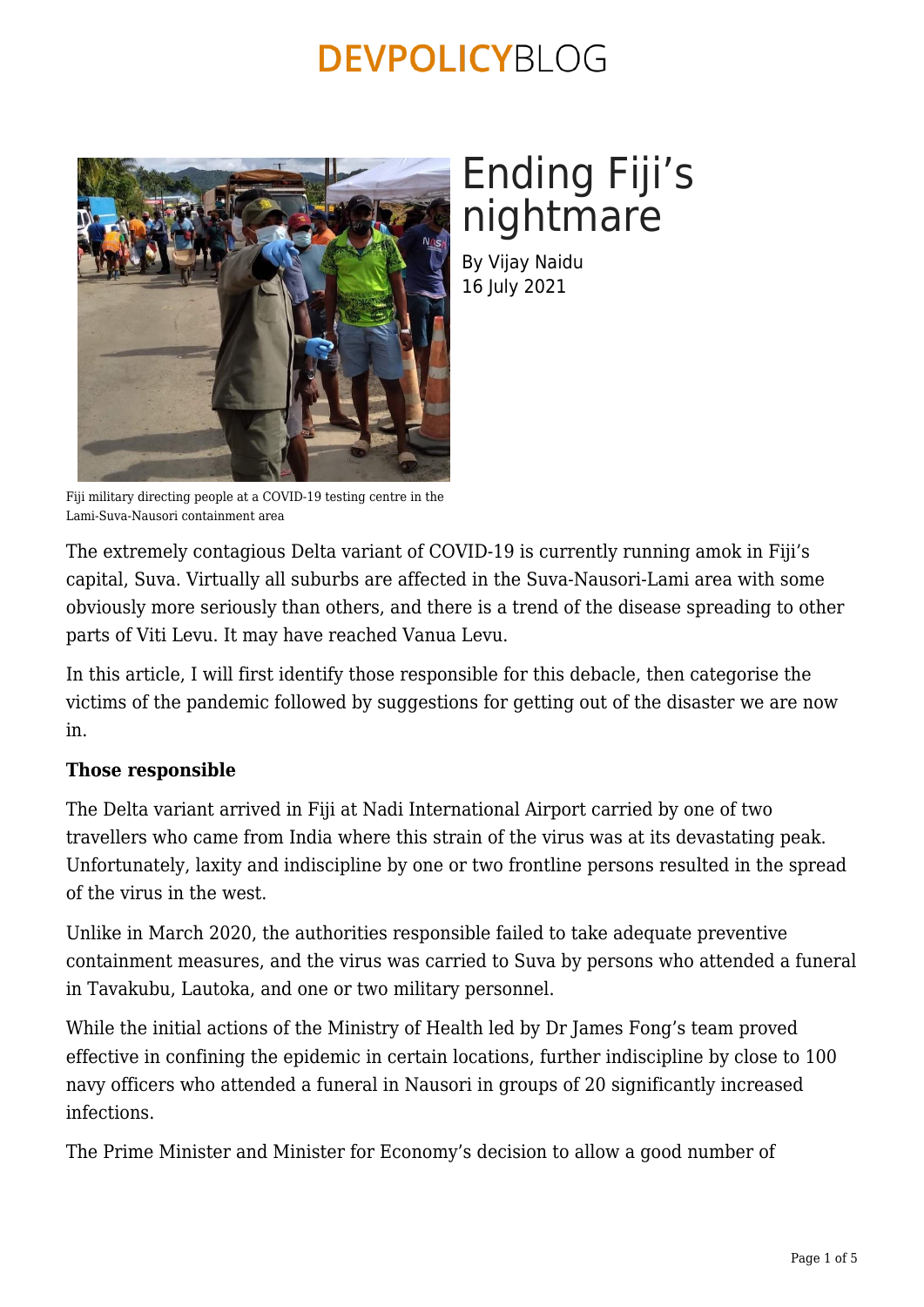businesses and factories to stay open further escalated the number of infections.

Surprisingly, frontline workers including Colonial War Memorial Hospital (CWMH) staff, police and military personnel who are expected to be most mindful of protocols and to be furnished with PPEs were among the increasing number of infected people.

Despite so many appeals to the government to impose a lockdown, including by all opposition political parties, civil society organisations and the Nadi Chamber of Commerce, it has not. The horrendous increase in viral infections and related deaths is the result.

Substantial responsibility also lies with citizens who have ignored the many public health announcements providing clear guidelines to prevent infections from spreading. Besides disregarding social distancing and mask wearing, it has been astonishing that so many individuals are being arrested at 'drinking parties' where kava and alcohol are consumed. Social gatherings such as birthday parties and funerals have also contributed to rocketing numbers.

Some of our people habitually spit just about everywhere; this must stop.

Another significant but less direct contributor to the spread of the virus has been the influence of anti-vaxxers who have used social media to share fake news and conspiracy theories and generate fear and distrust among people who rely on social media for information and news.

#### **The victims**

From the Ministry of Health and media reports of localities of interest with high numbers of infected persons, and information on those who have died, their age and sex, it is possible to make some tentative observations on who have been the main victims of this second wave of viral infections.

The majority of infections have occurred in crowded low-income housing locations, urban and peri-urban villages, and informal settlements. The people living in these localities desperately need to work, and many are frontline workers (for instance as employees of supermarkets) who use public transport. Some live in homes without separate bedrooms making social distancing and self-isolation near impossible.

In these areas, there have also been a good number of breaches of the restrictions associated with preventing the virus from spreading as mentioned earlier.

Unfortunately, besides the socio-economic or class dimension, there is an ethnic and age dimension relating to infected persons and deaths. The majority of those infected and who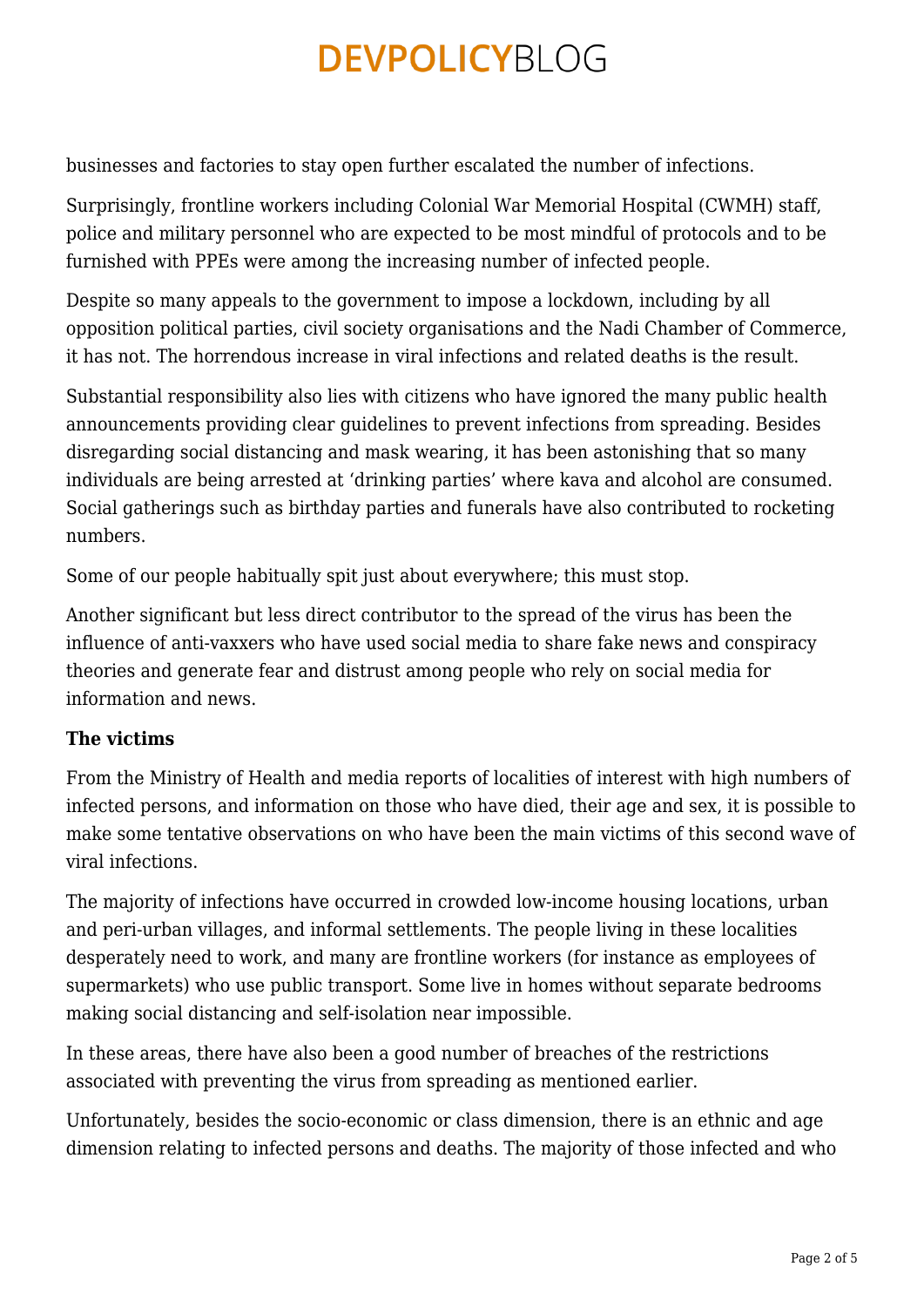have died are indigenous Fijians (iTaukei), and a large proportion of deaths are among older persons between 60 and 90 years of age.

iTaukei not only form the majority population of the Suva-Nausori-Lami area but also inhabit in greater numbers some of the places with the highest rates of infections.

For elderly positive cases and deaths, questions need to be asked whether their younger relatives and neighbours paid adequate attention to their vulnerability and adhered to social distancing protocols.

Although civil society organisations, especially the CSO Alliance for COVID-19 Humanitarian Response, together with groups of individuals (like Allen Lockington and Rajnesh Lingam) and several businesses have been providing assistance to those in need, they are being overwhelmed.

As elsewhere in the world (Brazil, India and United States) our health infrastructure is on the verge of collapsing. There are numerous issues about whether there are sufficient numbers of doctors and nurses, beds and bedding materials, medical equipment, drugs, and even food. Medical personnel like other frontline workers are likely to be working long hours and fatigued.

The Suva CWMH mortuary is full to capacity. Will we soon be using refrigerated trucks to store the bodies of those who die?

#### **Emerging from crisis**

The government is relying on the AstraZeneca vaccination as its primary mode of preventing and controlling COVID-19. The roll-out of the vaccine by the Ministry of Health supported by the military is efficient and impressive.

However, more is needed given the escalating numbers of infected persons, and increasing number of deaths.

To address the present national crisis, which is more serious than any category 5 cyclone we have experienced, requires a clear plan of action, which should include the following:

1. An immediate two-week lockdown with possible extensions on a week-by-week basis. The foolish idea of opening gyms, restaurants, food halls and barber shops must be stopped. The advice of the Ministry of Health team should be listened to, and not bent to suit business or economic interests.

2. Our doctors and nurses and ancillary health workers have to be equipped with full protective gear. If we do not have supplies, we should ask for aid from our donors.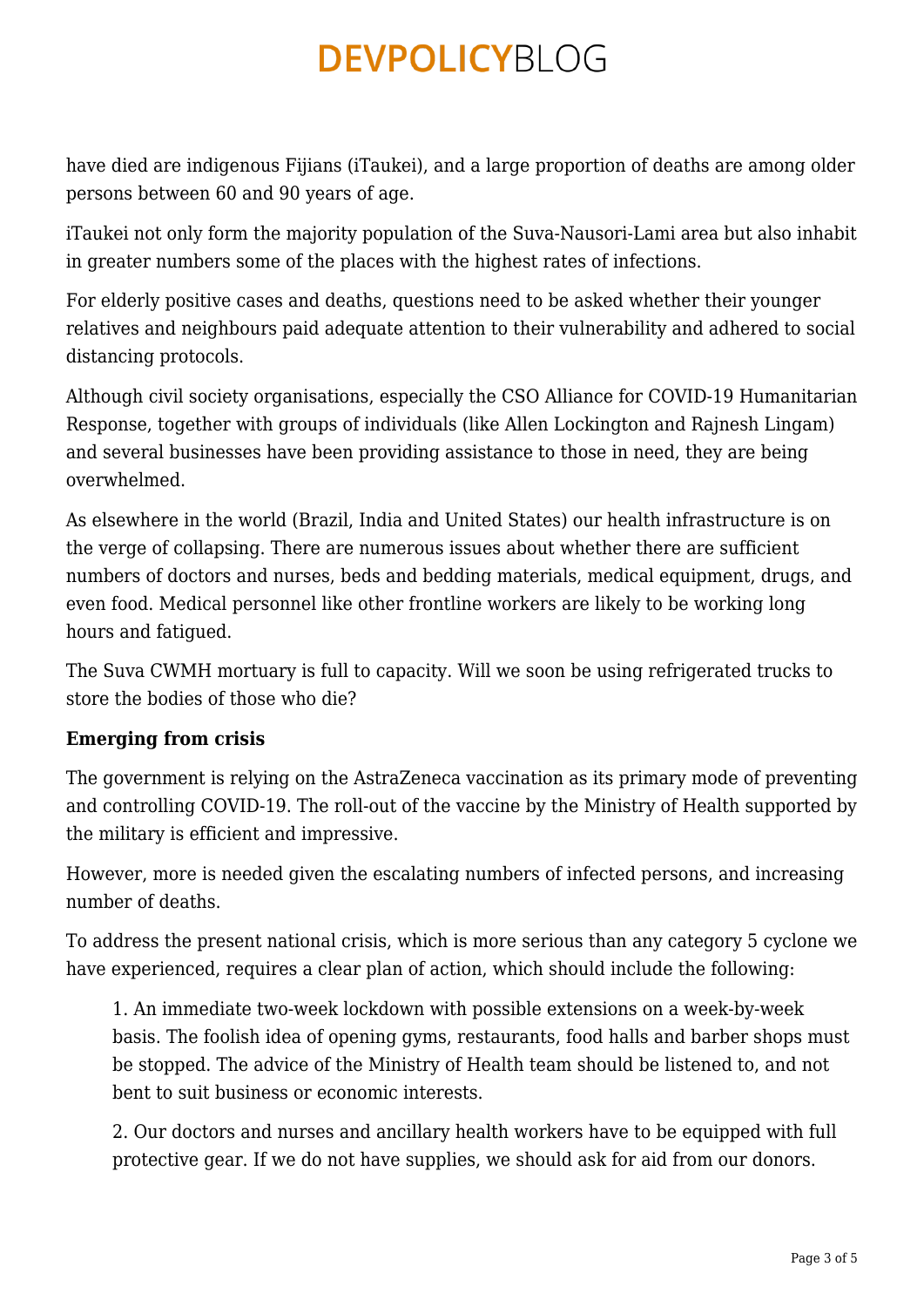3. It is vital that all other frontline workers – all those who are required to work in essential services – are fully informed about how infectious the virus is, and their responsibility to exercise all precautions and discipline.

4. The government must take up the offer of opposition party leaders and civil society organisations including faith-based organisations to work together to deal with the pandemic. This is no time to continue the blame game. We have a national emergency and we need an urgent national effort with all hands on deck.

5. Direct public health communication, particularly in the vernacular, is absolutely critical.

6. A national emergency fund should be set up to provide humanitarian assistance to the people most affected by the pandemic, as well as to support health services.

7. Government Ministers and senior public servants should be the first to contribute to this fund by agreeing to a pay cut of 20% for six months as did Prime Minister Jacinda Ardern and her cabinet members and CEOs in April 2020.

The spiralling increase of the COVID-19 Delta variant is akin to a severe category 5 tropical cyclone in terms of its impact on people's lives and livelihoods. It is incumbent on government to take an all-of-government, all-of-society approach. Together we can combat the biggest challenge that the country has faced in a hundred years.

Our bilateral partners, particularly Australia and New Zealand, and our multilateral partners including the World Health Organization and other UN agencies together with our relatives and friends in the Fiji diaspora are reaching out with helping hands. This should give us the confidence and the extra resources to overcome this scourge.

*This is an edited version of an [article](https://www.fijitimes.com/virus-running-amok-in-a-horrendous-situation-and-how-to-get-out/?fbclid=IwAR2wX3ABDtluNs_nIzoNFAdlCfXwfs0-MMmQik57DhXIFLqycii2lAo1VWE) originally published in The Fiji Times.*

#### **Disclosure**

*The views expressed in this article are those of the author only.*

#### **About the author/s**

#### **Vijay Naidu**

Vijay Naidu has served at the University of the South Pacific (USP) in various senior capacities including as Professor of Development Studies. He is currently an Adjunct Professor in the USP School of Law and Social Sciences.

Link: https://devpolicy.org/ending-fijis-nightmare-20210716/